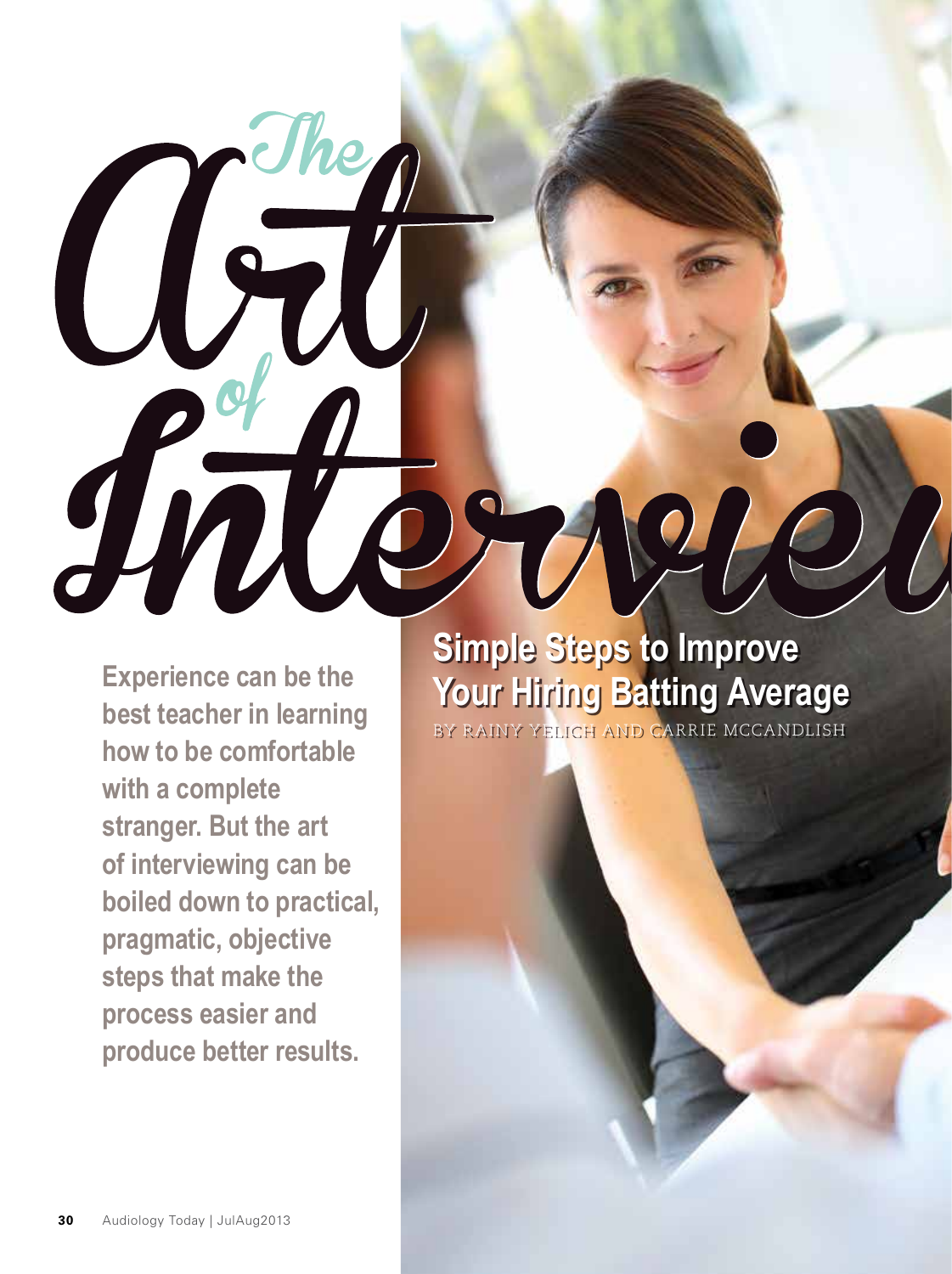

MAG

he definition of an *interview*, according to Webster's *New Collegiate Dictionary*, is "a meeting at which information is obtained from a person."

After more than 10,000 interviews in eight different countries, we'd define an *interview* as "a situation where you schedule time with a complete stranger for the need to collect extremely relevant, work- and skills-related information, while filtering through all the candidate's comments that are presented in a way they presume you want to hear it (or to hide the truth)—so you can make a decision that usually has tens of thousands of dollars hanging in the balance of the right decision."

An interview sounds much easier when described by Webster's!

Experience can be the best teacher in learning how to be comfortable with a complete stranger. But the art of interviewing can be boiled down to practical, pragmatic, objective steps that when followed, make the process easier and produces better results. Starting out with the right perspective is critical.

How would you answer the following quiz that we've given to hundreds of managers?

The purpose of a good interview is to:

- **a.** Hire the best candidate
- **b.** Determine if the candidate can do the job
- **c.** Decide if you like the candidate
- **d.** Determine if you trust the candidate
- **e.** Evaluate how well the candidate interviews
- **f.** Determine if you can manage the candidate

While each of these answers has resulted in compelling arguments from hiring managers as to why their particular pick is the right one, all of them are secondary to

#### **b.** Determine if the candidate can do the job.

It's okay to like a candidate or know that he or she is a good interviewer, but unless the candidate can actually do the job, it makes no business sense to hire someone simply because you like the person. Although we are at risk of stating the obvious, a hiring manager's need to like someone may unintentionally take precedence over the real task at hand of making sure the person is not just qualified for the job but can actually do the job you are looking to fill, in the way it needs to be done.

This means interviewing someone for a job is more than just asking the right questions. Asking all the right questions increases your odds of selecting the best candidate. But if you don't use good interviewing skills and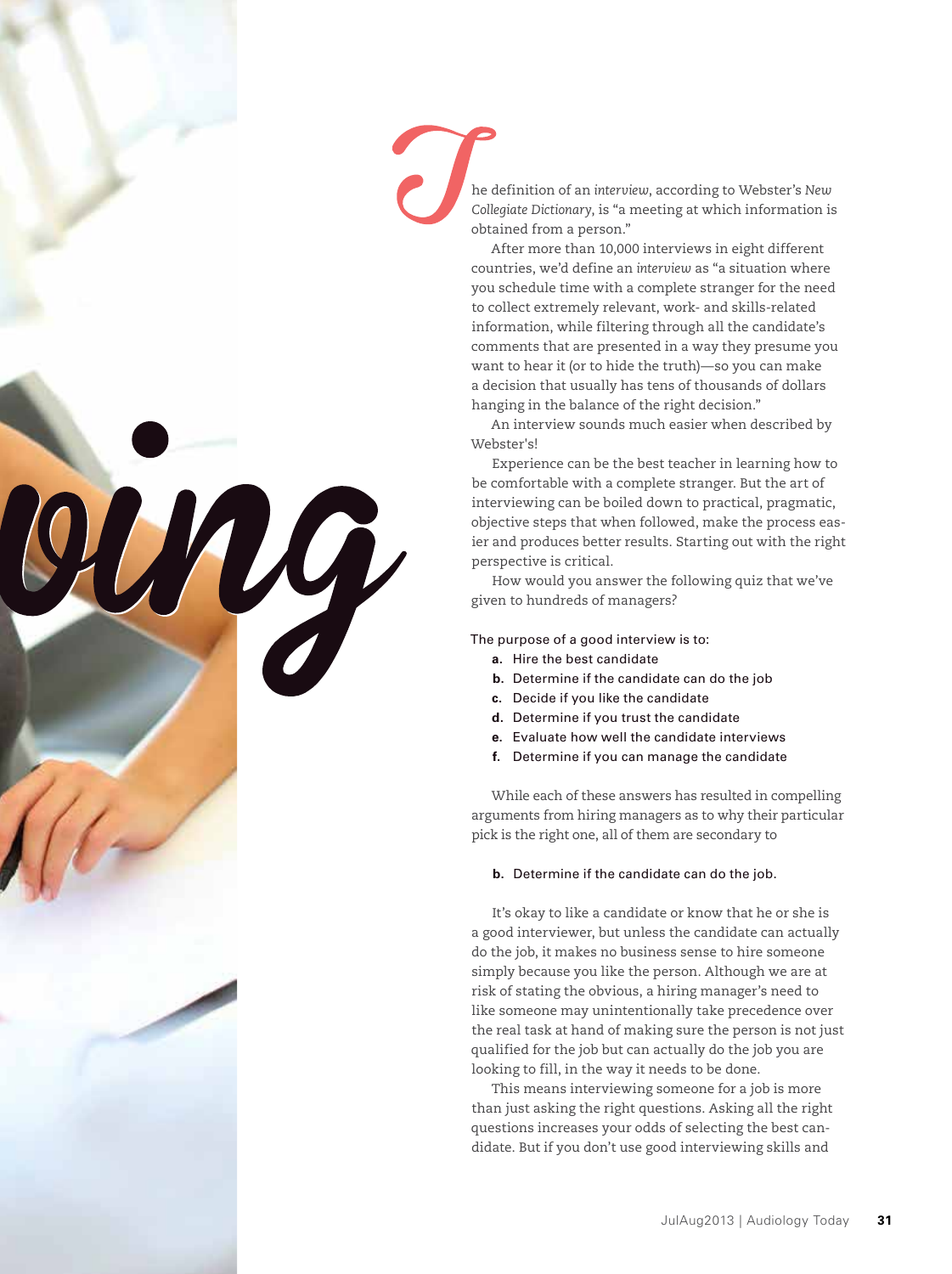techniques, you may end up offering a job to someone who is a poor fit for the job or the company.

You must be a good, objective listener who can reframe or redirect a conversation. In addition, it is important to distinguish between people who want the job and the perfect candidate for the job. This is a subtle distinction, perhaps, but a powerful difference when you consider the costs to your business, schedule, and reputation when you do it wrong.

In an attempt to simplify this process down to key points, here are 10 simple steps that can help you beat the odds.

## **Do Your Homework**

Make sure you have a job description or at least an understanding of the key work-related job duties and competencies of what "good" looks like from someone in the job you're looking to fill.

Several years ago, we met with a manager who needed to replace someone who was just fired. In our typical human resource fashion, we innocently asked if there was an updated job description for this position. The response was clear: "I don't have time for any of this HR nonsense." And the manager then proceeded to tell us everything the fired worker had done wrong in the job. As he was talking, we were writing. When he was done with his tirade, we read back to him everything he told us except with a twist: We took all his negative comments and converted them to positive statements. His comment about the employee never keeping notes became "need to keep all transaction logs up-to-date on a daily basis." Miraculously, a job description became easier to create, starting from this point forward, and his interviews for a replacement worker were significantly improved with more targeted questions.

Spend more than a minute reviewing a candidate's resume or curriculum vitae prior to the interview. Make sure you're clear on key points in the candidate's work experience and how they relate or may relate to the position you're looking to fill. Don't forget that the candidate is checking you out at the same time you're checking him or her out. Being unprepared and not doing your homework can come across as rude or signal to the candidate that you're disorganized and poorly prepared.

# **Get All Your Questions Prepared and Written Down in Advance**

It is very important to ask open-ended questions as well as those that require detailed responses. A series of questions that continue to drill into someone's work experience as well as the way they work with coworkers can give you a good sense of their strengths and weaknesses.

Be prepared, however, to break from your script and follow the candidate's order of answering what you're looking to discover when questions not yet asked are answered—or answered out of your prepared order.

It's also important to ask the same questions of each candidate. The same questions being asked of—or answered by—each candidate helps you stick to the goal of determining if the stranger you're talking to can do the job! This will also help you evaluate each candidate's skills, abilities, and experience consistently and thoroughly, rather than be swayed by first impressions or one candidate or the other.

Feel free to phrase the same question to a candidate several different ways. Not everyone speaks and thinks the same way you do, and it helps with your understanding of a candidate and their skills when you see what perspective they respond to when answering.

As a basic, initial list of questions that help provide insight into the candidate, we would recommend the following:

**1.** Tell me about the job you're here interviewing for today. How would you describe the duties and expectations of the job?

This tells you if the candidate did any homework and if they have the right perspective.

### **2.** Tell me about yourself.

We leave this one open-ended with no additional comments to see how the candidate presents himself or herself.

- **3.** Why are you the best candidate? What talents do you bring to the table that no other candidate has? Here's where the candidate has a clear shot to put their best foot forward.
- **4.** What measurements of success do you think apply to this job? What will you do that you think will contribute to a successful first performance review? And this is where the rubber meets the road!

## **Don't Interrogate**

Be yourself and start a conversation. While you and the candidate may be sifting through first impressions during the first few minutes of a conversation, both of you are also getting up to speed on how each other talks. Thank the candidate for coming to the interview; explain the interview procedure and time-frame set aside for the interview; then follow the format as closely as you can while creating a comfortable environment for the flow of information.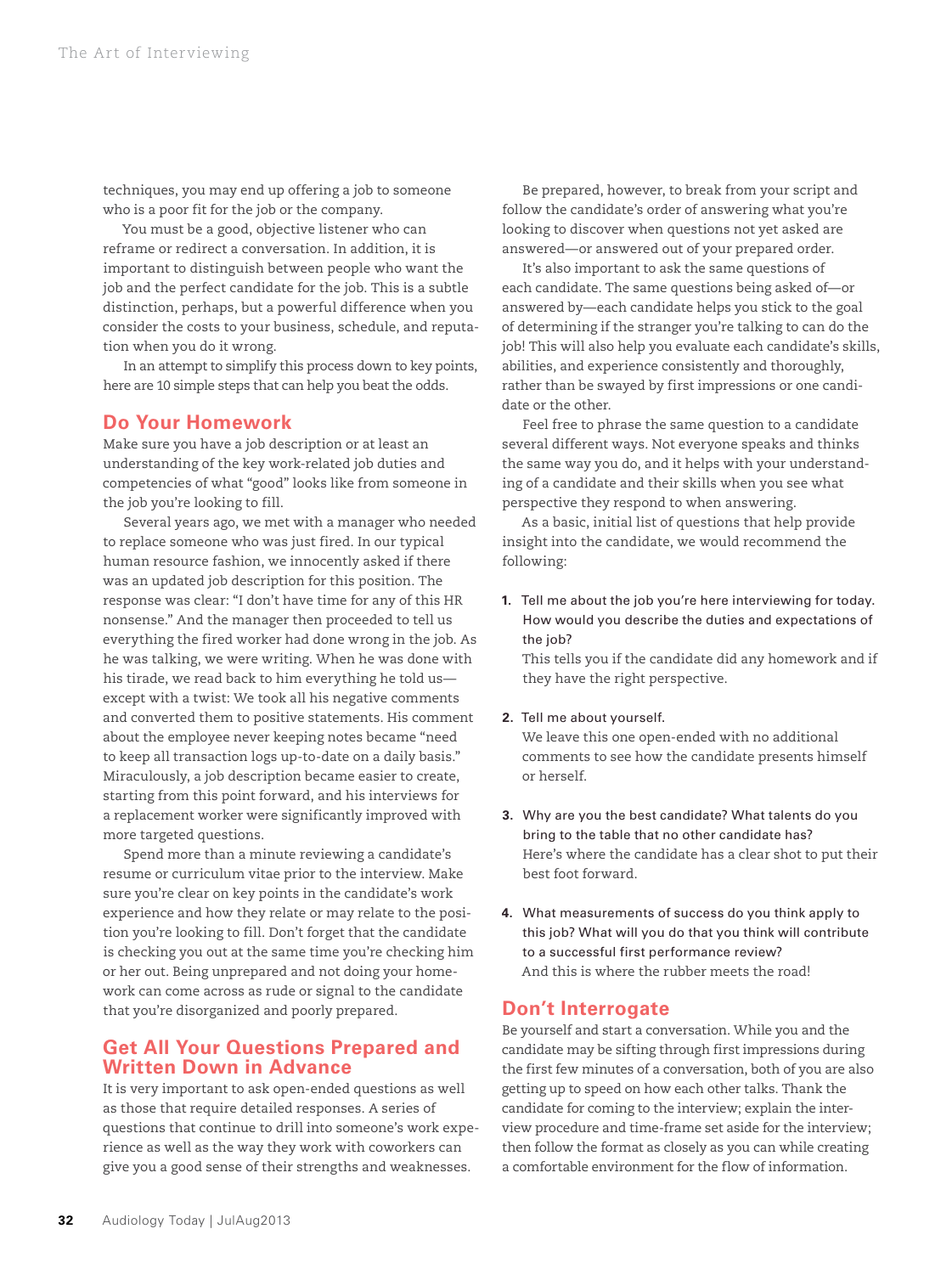Most people are willing to share information when having a conversation in a relaxed setting.

We recently interviewed candidates in Dublin, Ireland, and worked with a consultant at a local search firm to help us with the process. After each interview, we wanted the consultant to meet with each candidate to get their impressions of us, the job, and the interview. This information was all part of the process that would help us get the most rounded view of each candidate. In meeting with the consultant, one candidate was confused and wondered when the interview was going to take place! It was too conversational! He was so used to being interrogated instead of being interviewed; he complained that he never got his best, memorized points across that were guaranteed to make us see him as the best candidate ever! Sadly, he didn't realize how much he already had shown us in the interview about himself, his previous experience, and his current abilities—or the lack of.

# **Stay On Course**

Manage your time and stick to your schedule, but be prepared to jump straight to the conclusion if the candidate is not qualified.

It's not uncommon in an interview that a candidate will talk nonstop for 15 to 30 minutes when asked the first question, regardless of what the question is! This is when your listening skills are most critical. You can pick up answers to questions not yet asked, but you need to pay attention so you don't miss some or all of the answer. You can also ask clarifying questions if you're not sure of what you heard.

Give time for the candidate to ask questions, too. Hopefully they have some good questions for you that provide additional insight into what the candidate has already told you.

The toughest question we were ever asked by a candidate was "can you tell me what skills and abilities the top candidate would have for this job...and how would you rate mine?" But now that this question is in print, you can't use it!

# **Beware of Your Gut Instinct**

Good performers are not always good interviewers. As you assess the value of the information coming out of the candidate during the interview, make sure any of your personal biases are not clouding your analysis of the candidate's ability to do the job. When in doubt, pose more pointed questions.

One manager told us that he likes to look a candidate in the eye in the first minute to see if he can really trust the person. Our response was, "Fine. After you've seen if you can trust them or not, ask all your other questions



Leave a legacy to the next generation of audiology and ensure that your gift supports healthy-hearing programs in the future.

Your charitable trust, bequest, or other estate gift will pay dividends for years to come.

For more information about the HearAfter Society, contact Kathleen Devlin Culver at 703-226-1049 or kculver@audiology.org.





**Promoting philanthropy in support of research, education, and public awareness in audiology and hearing science.** 

**www.audiologyfoundation.org**